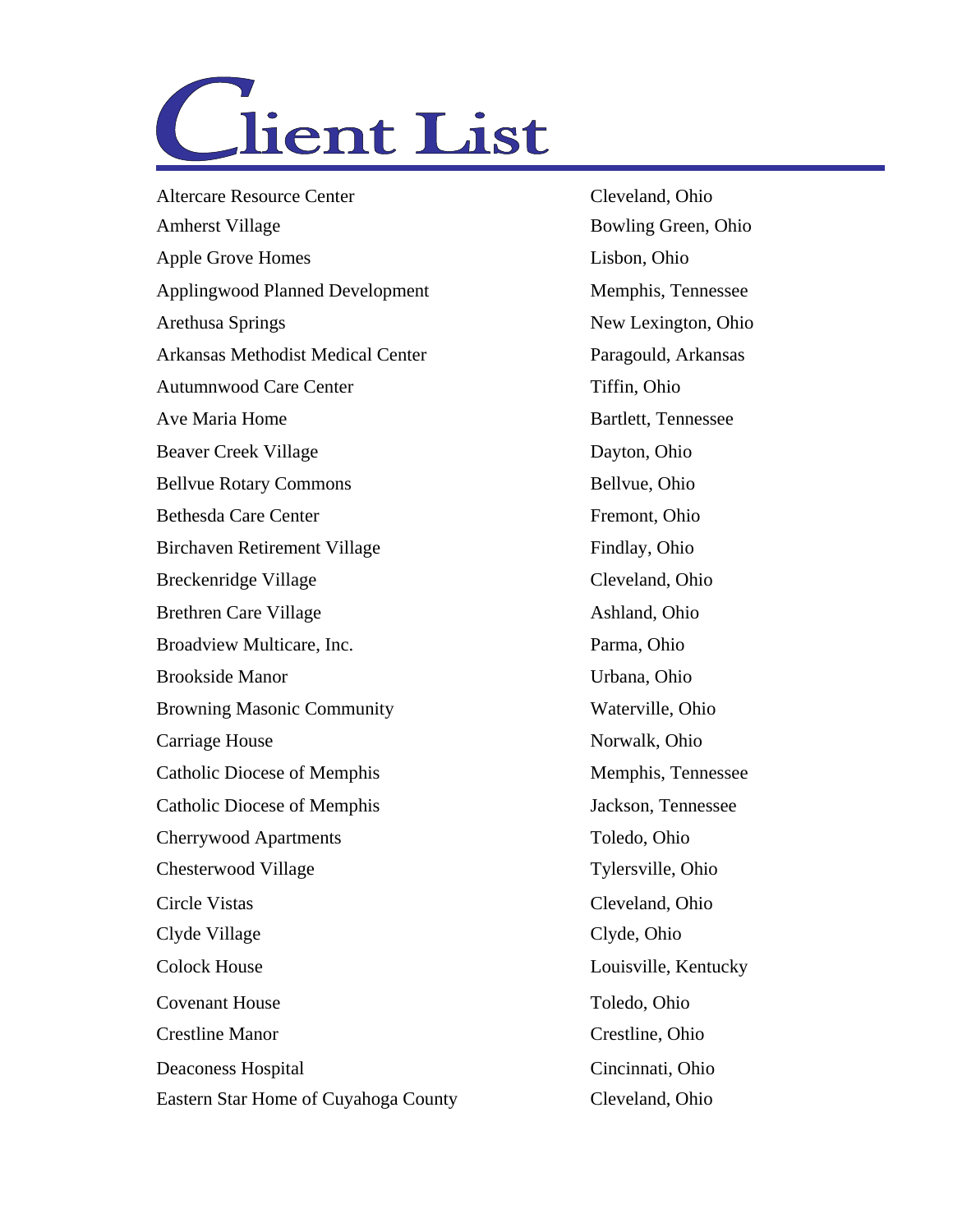Echoing Ridge Residential, Inc. Canal Fulton, Ohio Eden Green Indianapolis, Indianapolis, Indiana Eden Place Circleville, Ohio Edgewood Village Akron, Ohio Elm House Perrysburg, Ohio Estates at Stratford Village Midland, Michigan Fedor Manor Lakewood, Ohio Fisher-Titus Medical Center Norwalk, Ohio Galion Apartments Galion, Ohio Gaymont Nursing Home Norwalk, Ohio Genoa Care Center Genoa, Ohio Good Samaritan Village Camden, Tennessee Goodwill Industries Youngstown, Ohio Hamilton County Eastern Star Cincinnati, Ohio Hartville Homes Hartville, Ohio Health PLUS Management Lima, Ohio Help Foundation Cleveland, Ohio Heritage Court I, II, and III Bellefontaine, Ohio Hillandale Communities **Hamilton**, Ohio Hillside Country Living Bryan, Ohio Homestead Village Van Wert, Ohio Hudson Estates Hudson, Florida Indian Valley I, II, and III Kent, Ohio Judson Retirement Village Cincinnati, Ohio Karrington Health, Inc. Columbus, Ohio

Cuyahoga Falls, Ohio Delaware, Ohio Tiffin, Ohio Hamilton, Ohio Mansfield, Ohio Mobile, Alabama Little Rock, Arkansas Gulfport, Mississippi Jackson, Mississippi Bartlett, Tennessee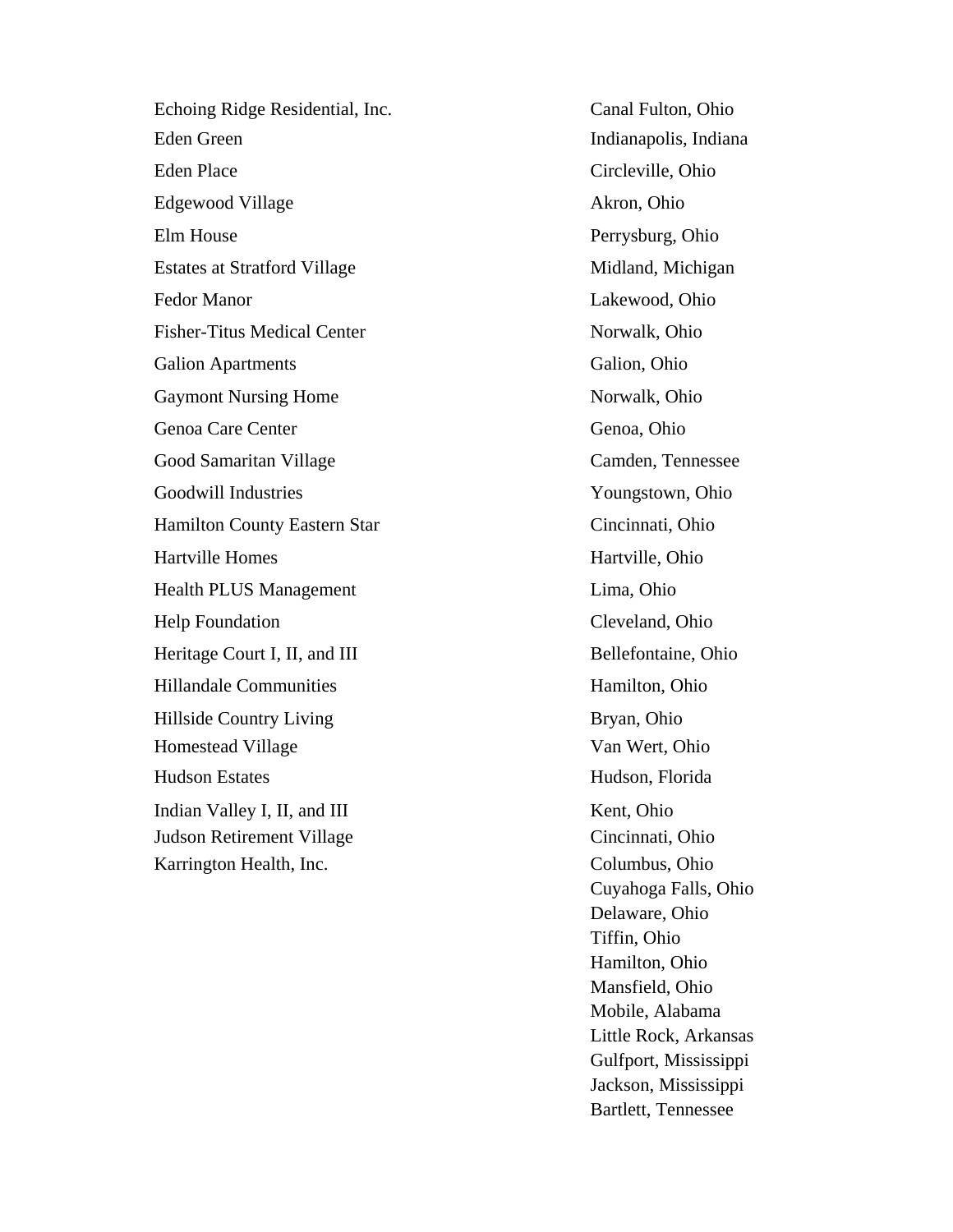Kirby Manor Cleveland, Ohio Kiwanis Manor of Tiffin Tiffin Tiffin, Ohio Knickerbocker Village Bay Village, Ohio Leo Dugan Apartments Cuyahoga Falls, Ohio Lexington Care Center Lexington, Ohio Liberty Village Development Wooster, Ohio Liberty Village Development Middletown, Ohio Lithuanian Center Center Centerville, Ohio Louise Terrace Ashville, Ohio Luther House Mayfield Heights, Ohio Luther Pines Lima, Ohio LSC Service Corporation Lakewood, Ohio Mansfield Freedom Village Mansfield, Ohio Maplewood Manor Youngstown, Ohio Marian Manor Pittsburgh, Pennsylvania May Family Lakeland, Tennessee Memphis Jewish Home Memphis, Tennessee Mercy Crest – Sisters of Mercy Borling, Arkansas Mercy Health System Cincinnati, Ohio Mercy Health System NE Scranton, Pennsylvania Mercy Health System NE Wilkes-Barre, Pennsylvania Mercy Health System NE Nanticoke, Pennsylvania Mercy Hospital Tiffin Tiffin Tiffin, Ohio Mercy St. Johns Center Springfield, Ohio Mount Macrina Manor Uniontown, Pennsylvania My Father's Retirement Ranch Wickenburg, Arizona Nazareth Towers Columbus, Ohio NDC Pinnacle Housing Dallas, Texas

Fort Worth, Texas Rome, Georgia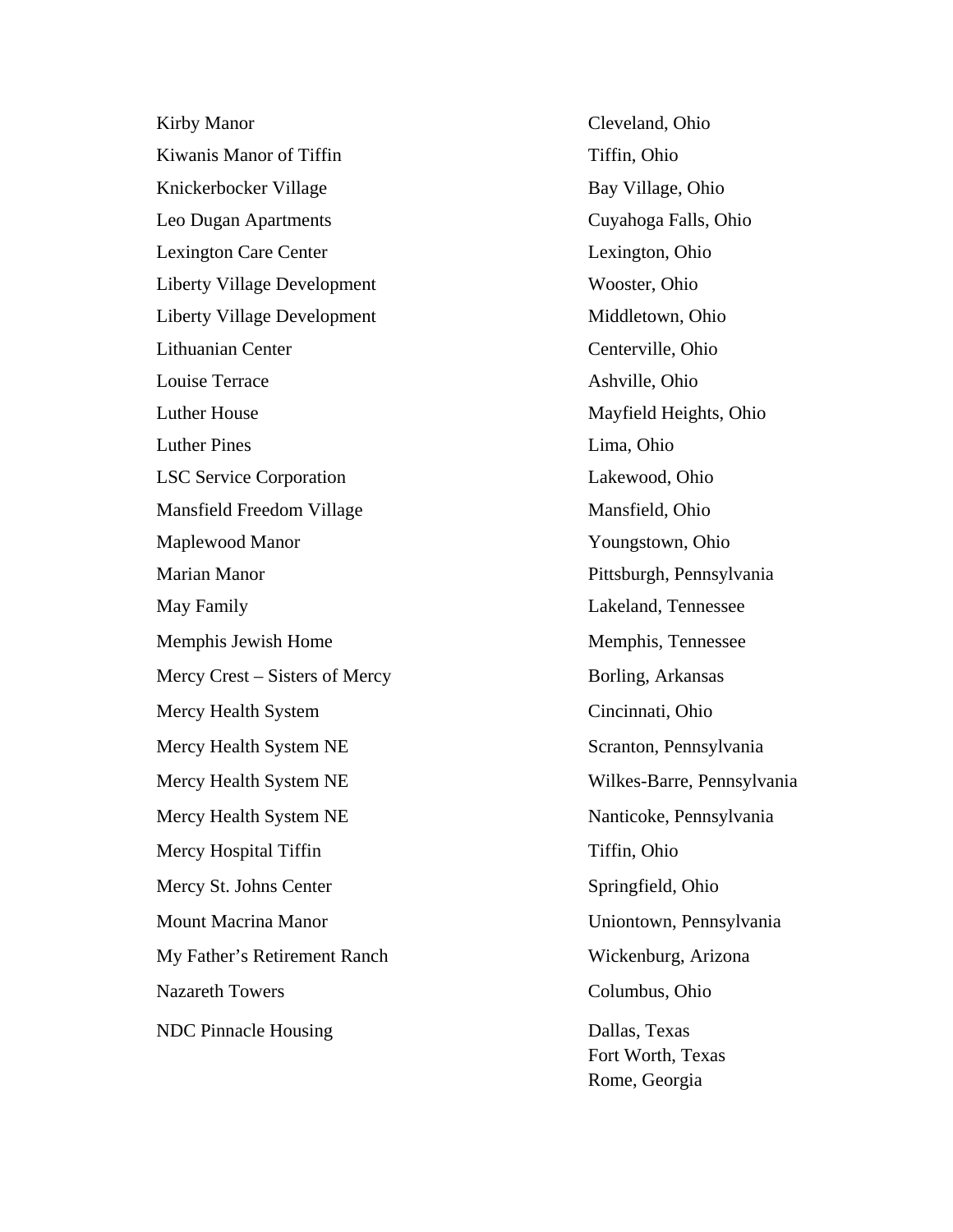| Newton Hill                                         | Akron, Ohio                                                             |
|-----------------------------------------------------|-------------------------------------------------------------------------|
| <b>Norwalk Memorial Home</b>                        | Norwalk, Ohio                                                           |
| The NRP Group                                       | Cleveland, Ohio                                                         |
| <b>Odd Fellow Home</b>                              | Jackson, Michigan                                                       |
| Ohio Health System & North Central Ohio Health Sys. | Galion, Ohio                                                            |
| Ohio Health System & North Central Ohio Health Sys. | Bucyrus, Ohio                                                           |
| Ohio Masonic Home, The                              | Springfield, Ohio                                                       |
| Ohio Presbyterian Retirement Services               | Kirkwood, Ohio                                                          |
| <b>Ohio Presbyterian Retirement Services</b>        | Columbus, Ohio                                                          |
| <b>Otterbein Retirement Living Services</b>         | Lebanon, Ohio                                                           |
| Otterbein - Cridersville                            | Cridersville, Ohio                                                      |
| Otterbein - Lebanon                                 | Lebanon, Ohio                                                           |
| Otterbein - Leipsic                                 | Leipsic, Ohio                                                           |
| Otterbein - North Shore                             | Lakeside-Marblehead, Ohio                                               |
| Otterbein - Portage Valley                          | Pemberville, Ohio                                                       |
| Otterbein - St. Marys                               | St. Marys, Ohio                                                         |
| <b>Palmer House</b>                                 | Wooster, Ohio                                                           |
| Parkridge Village                                   | Columbus, Ohio                                                          |
| <b>Parkside Meadows</b>                             | St. Charles, Missouri                                                   |
| Parkside Manor                                      | Youngstown, Ohio                                                        |
| Pickaway Retirement Home                            | Pickaway, Ohio                                                          |
| Pinetree Vistas                                     | Parma, Ohio                                                             |
| <b>Providence Retirement Home</b>                   | New Albany, Indiana                                                     |
| <b>Redstone Presbyterian Retirement Services</b>    | N. Huntingdon, Pennsylvania                                             |
| R.H.D.D., Inc.                                      | Coshocton, Ohio                                                         |
| <b>Richland Care Center</b>                         | Bluffton, Ohio                                                          |
| <b>Rose Lane Health Center</b>                      | Massillon, Ohio                                                         |
| <b>Royal Mall Apartments</b>                        | Youngstown, Ohio                                                        |
| <b>Sacred Heart Home</b>                            | Louisville, Kentucky<br>Missiansiuka, Mississippi<br>Walls, Mississippi |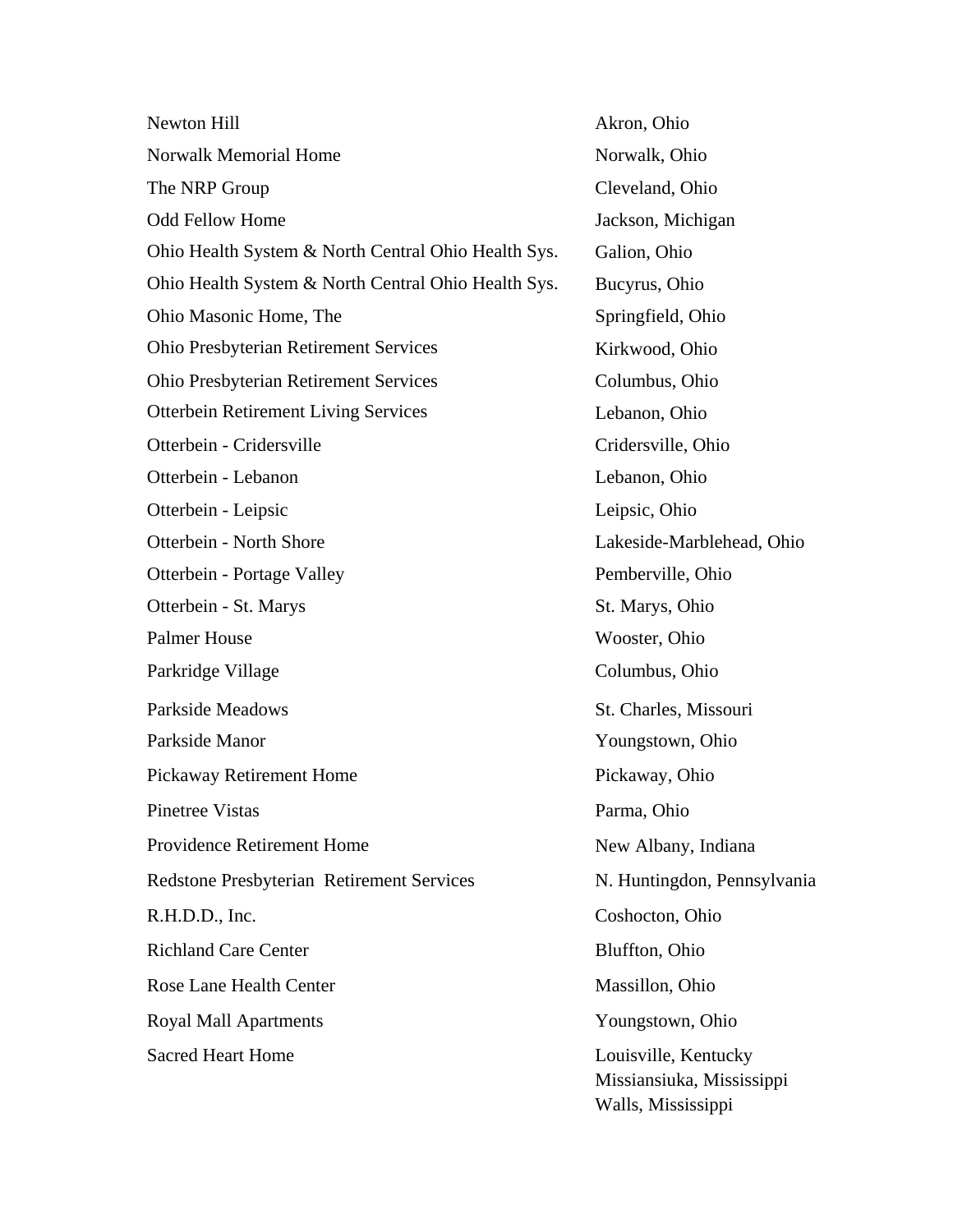Samaritan Group White House, Tennessee Schnurmann House Mayfield Heights, Ohio Secrest Village Apartments Wooster, Ohio SEM Manor Milford, Ohio SEM Villa Milford, Ohio Senior Living Associates Grove City, Ohio

Sherman House Findlay, Ohio Siena Springs Village I and II Dayton, Ohio Silver Meadows Apartments Kent, Ohio Silvercreek Premier Retirement Living Olive Branch, Mississippi Sisters of Charity Health Care Systems Albuquerque, New Mexico Sisters of Mercy, Dallas Region Dallas, Pennsylvania Somerset Lane Somerset, Ohio Smith and Jones Union City, Tennessee St. Bernards Medical Center Jonesboro, Arkansas St. Bernards Village I and II Jonesboro, Arkansas St. Charles Hospital Oregon, Ohio St. Francis Care Center Greenspring, Ohio St. Francis Garden Albuquerque, New Mexico St. Joseph Care Center Louisville, Ohio St. Luke Lutheran Village North Canton, Ohio St. Mary's Health System Knoxville, Tennessee St. Matthew Manor **Humbolt**, Tennessee St. Theresa Village Cincinnati, Ohio Sunset House Toledo, Ohio Sunset Village Sylvania, Ohio Swanton Health Care Swanton, Ohio

Lancaster, Ohio Newark, Ohio Mount Vernon, Ohio Washington Courthouse, Ohio